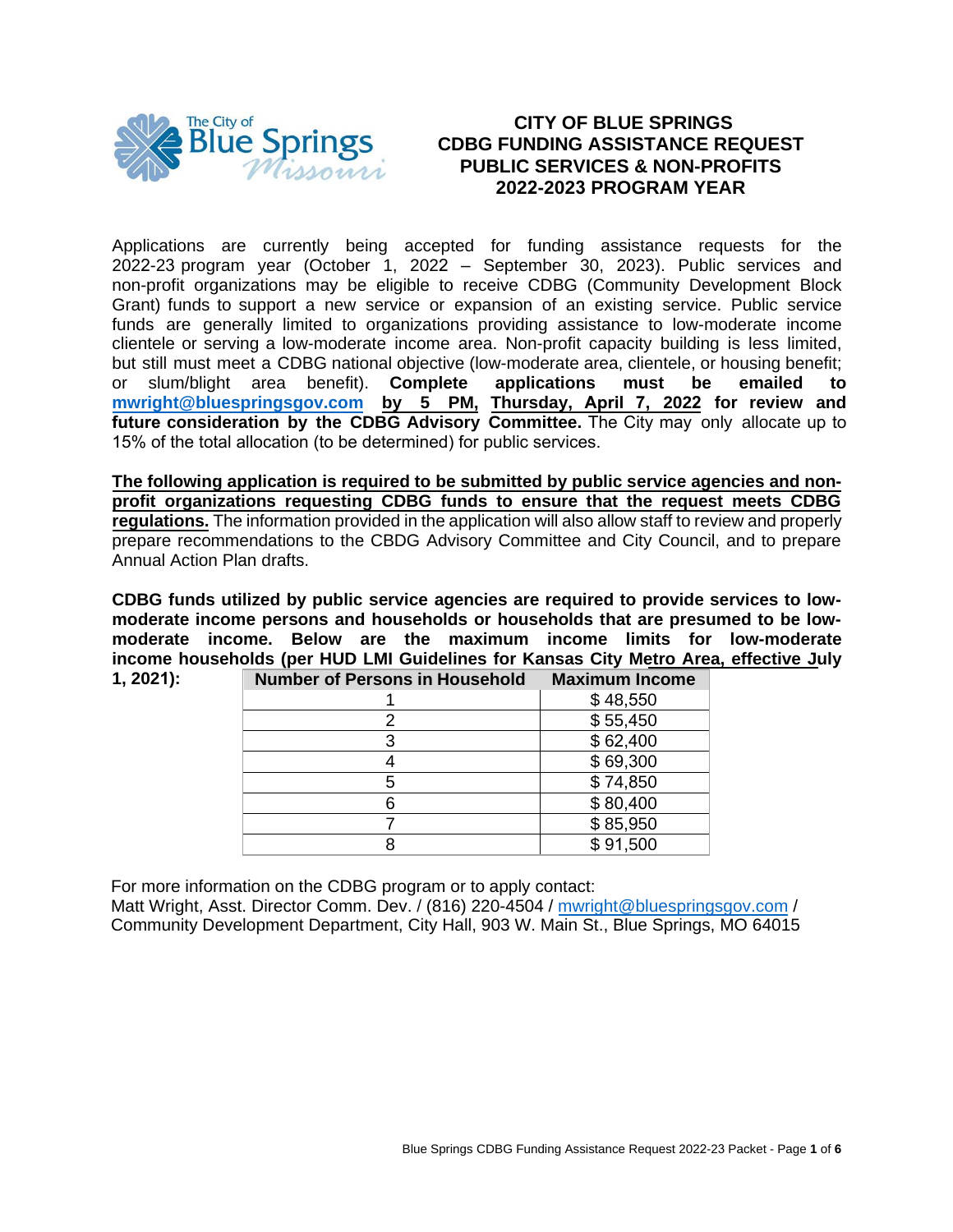

# **CITY OF BLUE SPRINGS CDBG FUNDING ASSISTANCE REQUEST PUBLIC SERVICES & NON-PROFITS 2022-2023 PROGRAM YEAR**

## **PUBLIC SERVICE AGENCY OR NON-PROFIT INFORMATION**

Agency or Non-Profit Legal Name: \_\_\_\_\_\_\_\_\_\_\_\_\_\_\_\_\_\_\_\_\_\_\_\_\_\_\_\_\_\_\_\_\_\_\_\_\_\_\_\_\_\_\_\_\_\_\_\_

DBA as (if applicable): \_\_\_\_\_\_\_\_\_\_\_\_\_\_\_\_\_\_\_\_\_\_\_\_\_\_\_\_\_\_\_\_\_\_\_\_\_\_\_\_\_\_\_\_\_\_\_\_\_\_\_\_\_\_\_\_\_\_

\*Address: \_\_\_\_\_\_\_\_\_\_\_\_\_\_\_\_\_\_\_\_\_\_\_\_\_\_\_\_\_\_\_\_\_\_\_\_\_\_\_\_\_\_\_\_\_\_\_\_\_\_\_\_\_\_\_\_\_\_\_\_\_\_\_\_\_\_\_\_

\*Address should be a physical address, a PO Box is acceptable for public services providing services in which the location may need to remain confidential for the protection of clients, such as domestic violence services and shelters)

### **CONTACT INFORMATION**

| Point of Contact Name / Title: |        |  |
|--------------------------------|--------|--|
| Email:                         | Phone: |  |

# **ELIGIBILTY**

CDBG funds are limited to eligible activities and objectives per Federal regulations and guidelines. Please check both the eligible activity and the national objective that most closely aligns with your funding request (for more information on definitions of eligible activities refer to: [CDBG Matrix](https://files.hudexchange.info/resources/documents/Matrix-Code-Definitions.pdf)  Code [Definitions:](https://files.hudexchange.info/resources/documents/Matrix-Code-Definitions.pdf)

**Eligible Activity** (check the activity that most closely aligns with funding request):

|                                                                                                | <b>Senior Services</b>                             |  | Services for Persons<br>with Disabilities      |  | <b>Legal Services</b>                             |
|------------------------------------------------------------------------------------------------|----------------------------------------------------|--|------------------------------------------------|--|---------------------------------------------------|
|                                                                                                | <b>Youth Services</b>                              |  | <b>Transportation Services</b>                 |  | Substance Abuse<br><b>Services</b>                |
|                                                                                                | Services for Victims of<br>Domestic Violence, etc. |  | <b>Employment Training</b>                     |  | <b>Crime Awareness</b>                            |
|                                                                                                | <b>Fair Housing Activities</b>                     |  | Tenant/Landlord<br>Counseling                  |  | <b>Child Care Services</b>                        |
|                                                                                                | <b>Health Services</b>                             |  | Abused & Neglected<br>Children                 |  | <b>Mental Health Services</b>                     |
|                                                                                                | Lead Based Paint<br>Screening/Hazards              |  | <b>Subsistence Payments</b><br>(3 months max.) |  | Homebuyer Down-<br>payment Assistance             |
|                                                                                                | <b>Rental Housing</b><br><b>Subsidies</b>          |  | <b>Security Deposits</b>                       |  | <b>Housing Counseling</b>                         |
|                                                                                                | Neighborhood Cleanups                              |  | <b>Food Banks</b>                              |  | Housing Information &<br><b>Referral Services</b> |
|                                                                                                | <b>Other Public Services</b><br>not listed         |  | Non-profit Capacity<br><b>Building</b>         |  |                                                   |
| <b>National Objective</b> (check the objective that most closely aligns with funding request): |                                                    |  |                                                |  |                                                   |
|                                                                                                | <b>LMI Area Benefit</b>                            |  | <b>LMI Limited Clientele</b>                   |  | <b>LMI Housing</b>                                |

- $\Box$  LMI Job Creation/Retention Benefit
- $\Box$  Slum & Blight Area
- Another National **Objective**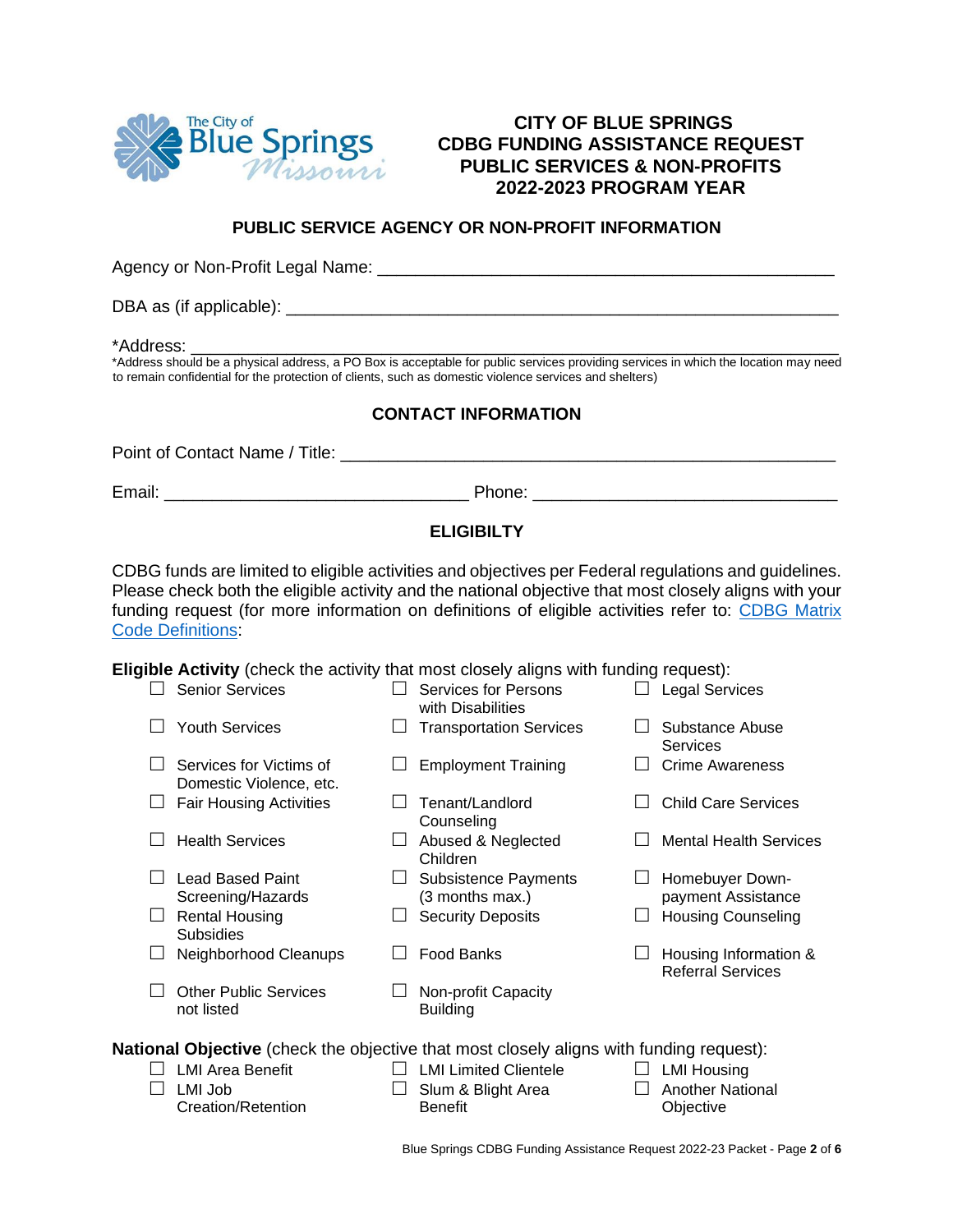#### **NEEDS ANALYSIS**

Please provide an explanation of what need(s) you are requesting to be addressed with CDBG funds. The explanation must reference the eligibility activity and national objective that will be met and what activities are proposed to be undertaken with the funds:

Please provide an estimate on the number and type of families/households or individuals that will benefit from the proposed activity with CDBG funds:

Provide an explanation as to why CDBG funds are needed for this activity and what other sources of funding are currently utilized and/or sought to help meet the demands for this activity: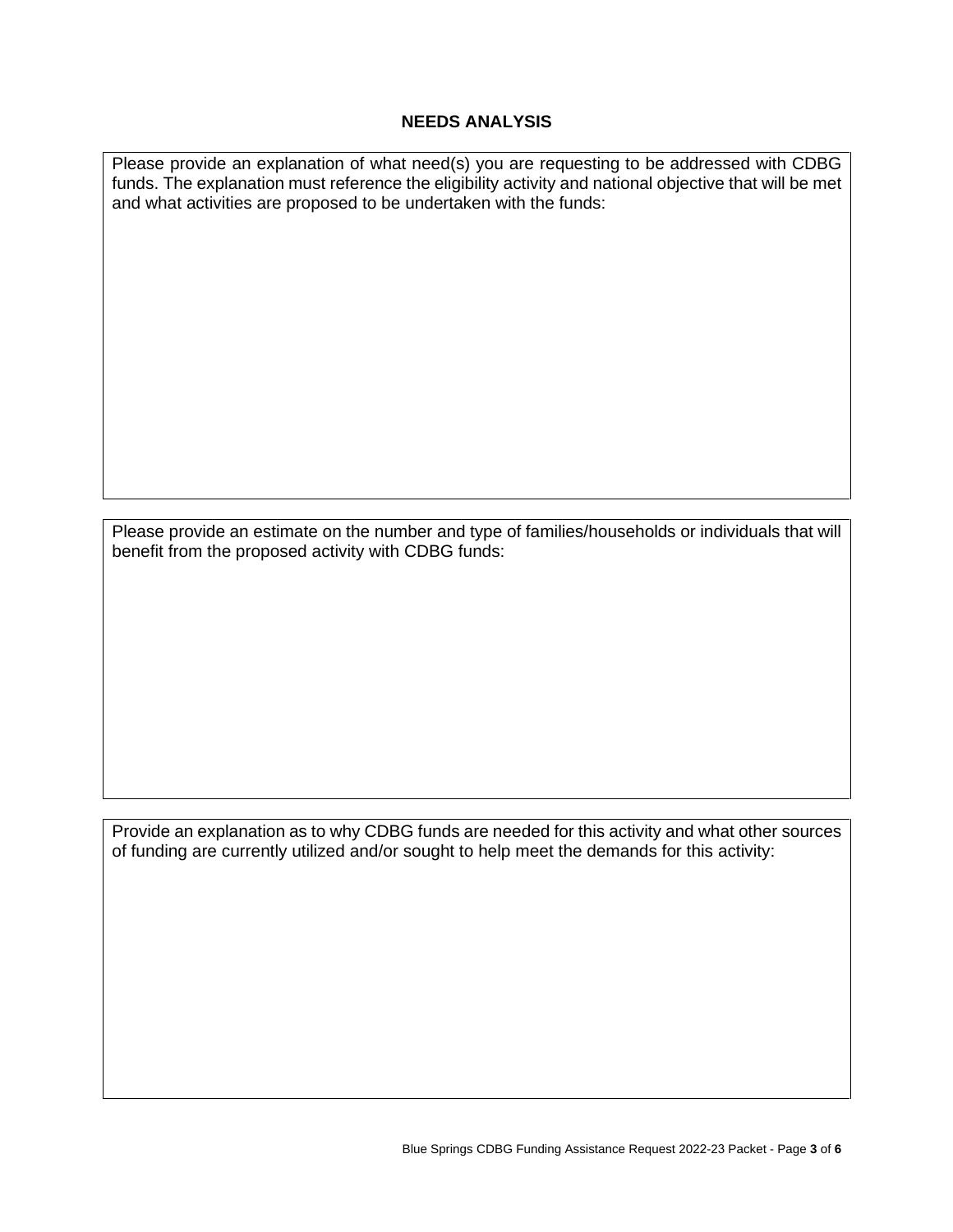## **FUNDING REQUEST**

Based on the preceding Needs Analysis, how much CDBG funding are you requesting for the 2022-23 program year?:

| Please provide a description of how CDBG funds will be utilized to meet the identified needs (e.g. |
|----------------------------------------------------------------------------------------------------|
| service, supplies, training, salary, etc.):                                                        |

Please explain the possible consequences if no CDBG funds are granted for the 2022-23 program year:

What is your organization's total annual budget?:

What is the dollar amount of your organization's total annual budget that is covered by federal funds (including CDBG funds)?:

Please check the following reason(s) for CDBG funding being needed:

 $\Box$  Close funding gap  $\Box$  Free up existing source  $\Box$  Expand client base  $\Box$  Match another funding  $\Box$  Contingency  $\Box$  Other

 $\Box$  Match another funding source

 $\Box$  Contingency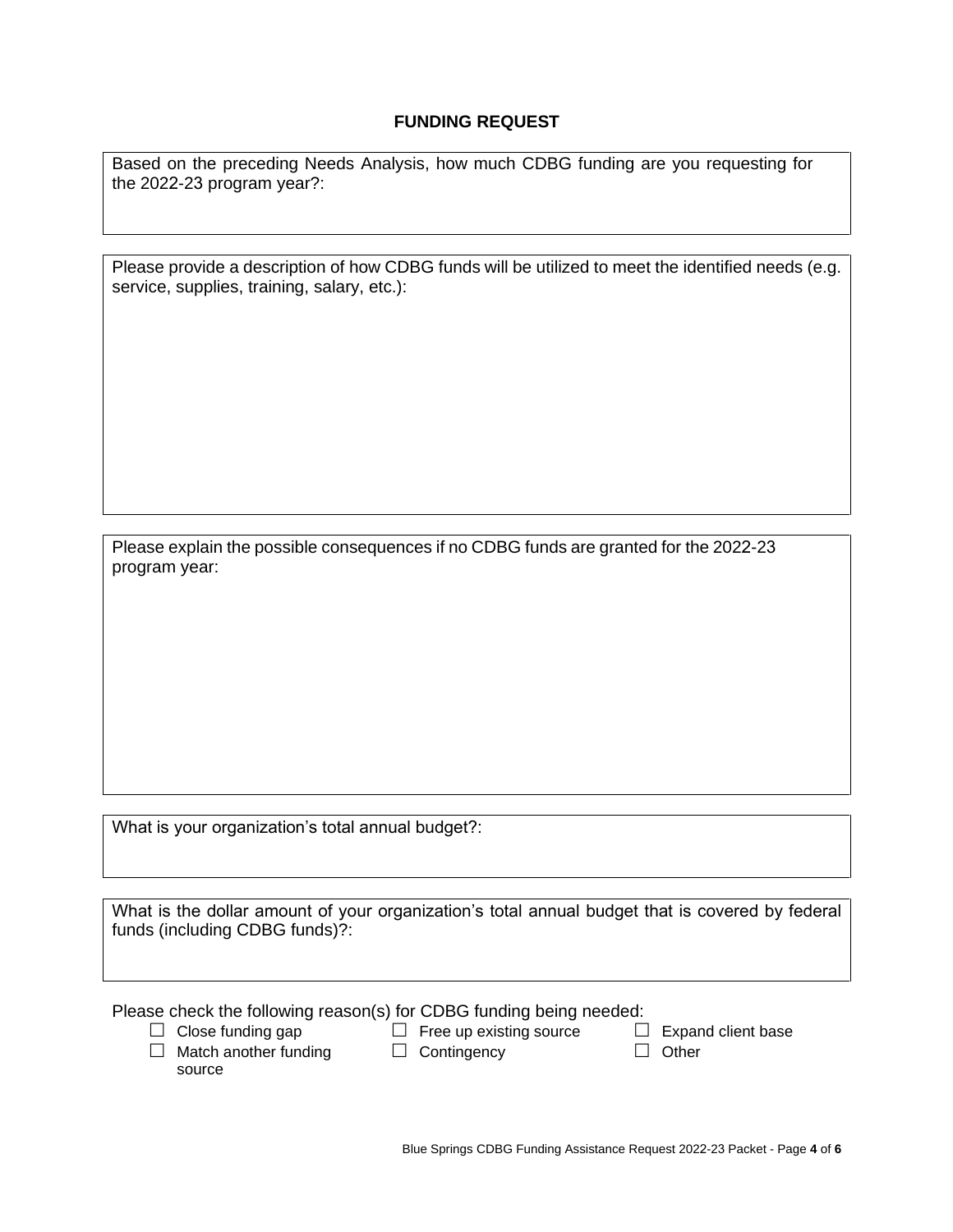#### **ADDITIONAL DOCUMENTATION**

Additional documentation may be requested as part of the application review to confirm eligibility and the ability of the organization to meet federal regulations and compliance measures.

Applicants are strongly encouraged to participate in public hearings that will be held by the CDBG Advisory Committee and the City Council as part of the 2022-2023 Annual Action Plan approval process. Applicants will be contacted in advance of public hearings with more details regarding dates, times, locations, and subject matter to be discussed.

The submission of this application does not guarantee funding. The City Council may deny funding, approve partial funding, or approve funding in full. All approvals are subject to final review and approved by HUD. City staff will prepare final contracts after City Council has given final approval to the 2022-2023 Annual Action Plan and provide to the applicant for review and signature. Contracts will not be executed until HUD has approved the plan and executed a grant agreement for the program year. Additional documentation, including, but not limited to, E-Verify, W9, and DUNS Number will be required to be submitted with the final contract.

Regular reporting by the Organization is required for grant funding. Reporting (which may be monthly or quarterly, depending on activity) must include amount of grant funds expended during the time period, what funds were expended on, and outcomes of expenses (e.g. number of persons assisted, type of assistance provide, etc.) to ensure goals are being met and within compliance of CDBG regulations. Routine monitoring of additional records may be required by City staff and/or HUD staff. More details on required reporting will be provided to the organization upon funding approval.